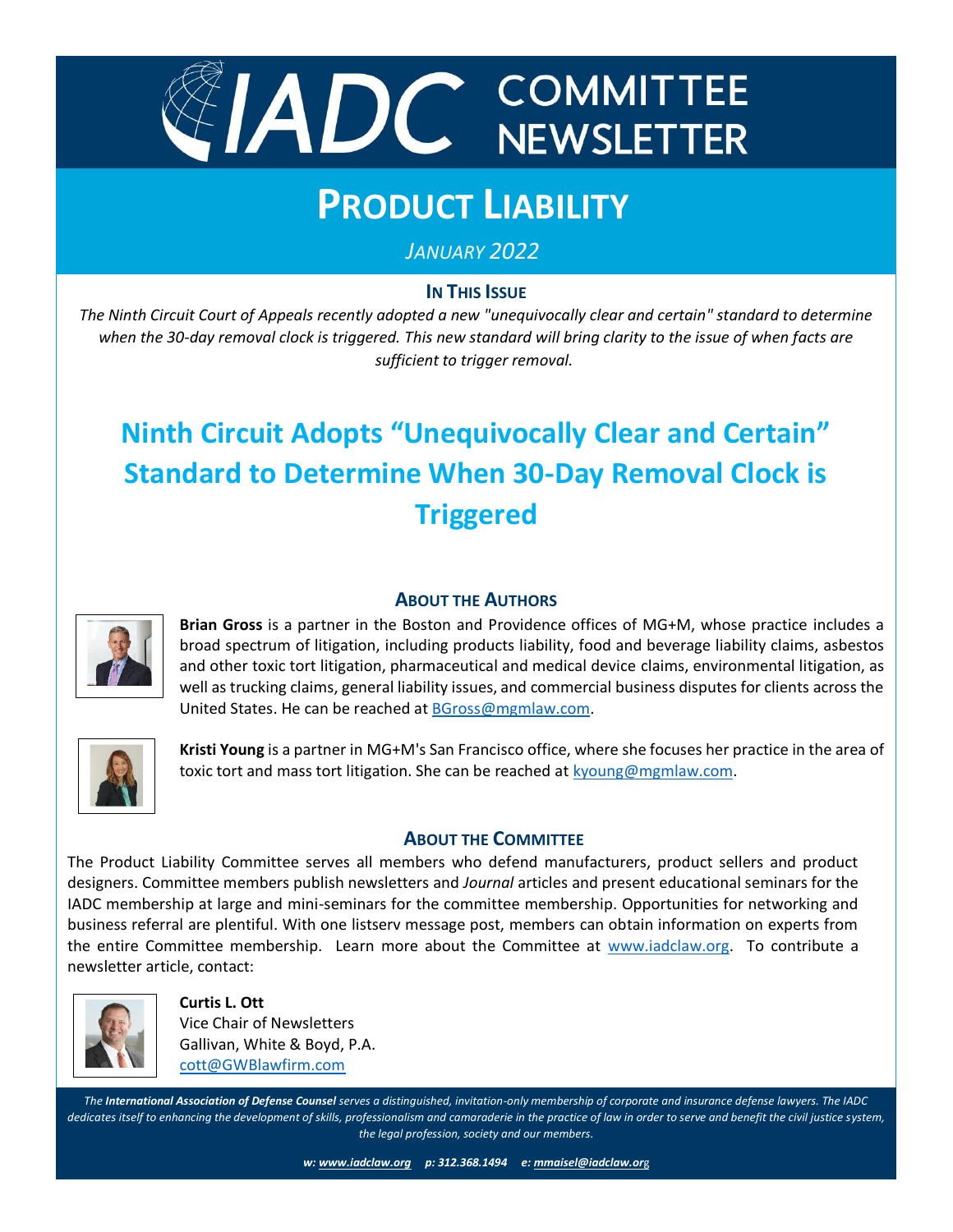

On October 1, 2021, the Ninth Circuit Court of Appeals ruled in favor of the appellant, The Boeing Company ("Boeing"), in an appeal of an order that remanded the underlying case to state court. The Ninth Circuit reversed the district court's remand order and adopted Boeing's argument that the thirty day removal clock is not triggered until "an amended pleading, motion, order, or other paper" makes the grounds for removal "unequivocally clear and certain."<sup>1</sup>

The federal officer removal statute is codified at 28 U.S.C. § 1442 and permits removal if: (1) the removing party is a "person"; (2) a causal nexus exists between the plaintiff's claims and defendant's actions taken at the direction of a federal officer; and (3) the removing party has a colorable federal defense.<sup>2</sup> 28 U.S.C. § 1446 governs the corresponding procedure for such removal and allows two pathways for perfecting removal: (1) if the basis for removal is clear from the initial pleading, the case must be removed within thirty days from receipt of that pleading; or (2) if the case stated by the initial pleading is not removable, the case must be removed within thirty days of receipt of "an amended pleading, motion, order or other paper from which it may first be ascertained that the

case is one which is or has become removable."<sup>3</sup>

In the underlying case, Plaintiff sued Boeing and other defendants in Los Angeles Superior Court, alleging that she developed mesothelioma as a result of exposure to asbestos. Plaintiff's Complaint failed to state any basis for removal, but Plaintiff later alleged that she was exposed to asbestos through the work her husband allegedly performed on Boeing aircraft while serving in the U.S. Marine Corps, thus triggering federal officer jurisdiction. Boeing removed the case, pursuant to 28 U.S.C. § 1446(b)(3), within thirty days of ascertaining that the case was removable.<sup>4</sup> Nevertheless, the district court, relying on its interpretation of *Durham v. Lockheed Martin Corp.*, 445 F.3d 1247, 1253 (9th Cir. 2006), rejected the "unequivocally clear and certain" standard for triggering removal argued by Boeing, and concluded that Boeing's removal was untimely because it was in possession of "sufficient facts" to justify removal prior to receiving Plaintiff's amended discovery responses. Accordingly, the district court granted Plaintiff's motion to remand and awarded attorneys' fees to Plaintiff, finding that Boeing's removal was objectively unreasonable. Boeing appealed.

 $1$  28 U.S.C. § 1446(b)(3) states, in pertinent part, that "if the case stated by the initial pleading is not removable, a notice of removal may be filed within thirty days after receipt by the defendant, through service or otherwise, of a copy of an amended pleading, motion, order or other paper from which it may first be ascertained that the case is one which is or has become removable."

<sup>2</sup> 28 U.S.C. § 1442; *see Durham v. Lockheed Martin Corp.*, 445 F.3d 1247, 1251 (9th Cir. 2006) (citing

*Jefferson County v. Acker*, 527 U.S. 423, 431 (1999)); *Mesa v. California*, 489 U.S. 121, 124–25, 131–35 (1989).

 $3$  28 U.S.C. § 1446(b)(3).

<sup>4</sup> It was not until Plaintiff provided amended responses to discovery, and for the first time confirmed that she alleged asbestos exposure from military aircraft manufactured by Boeing pursuant to government contracts, that Boeing could ascertain that the case was removable.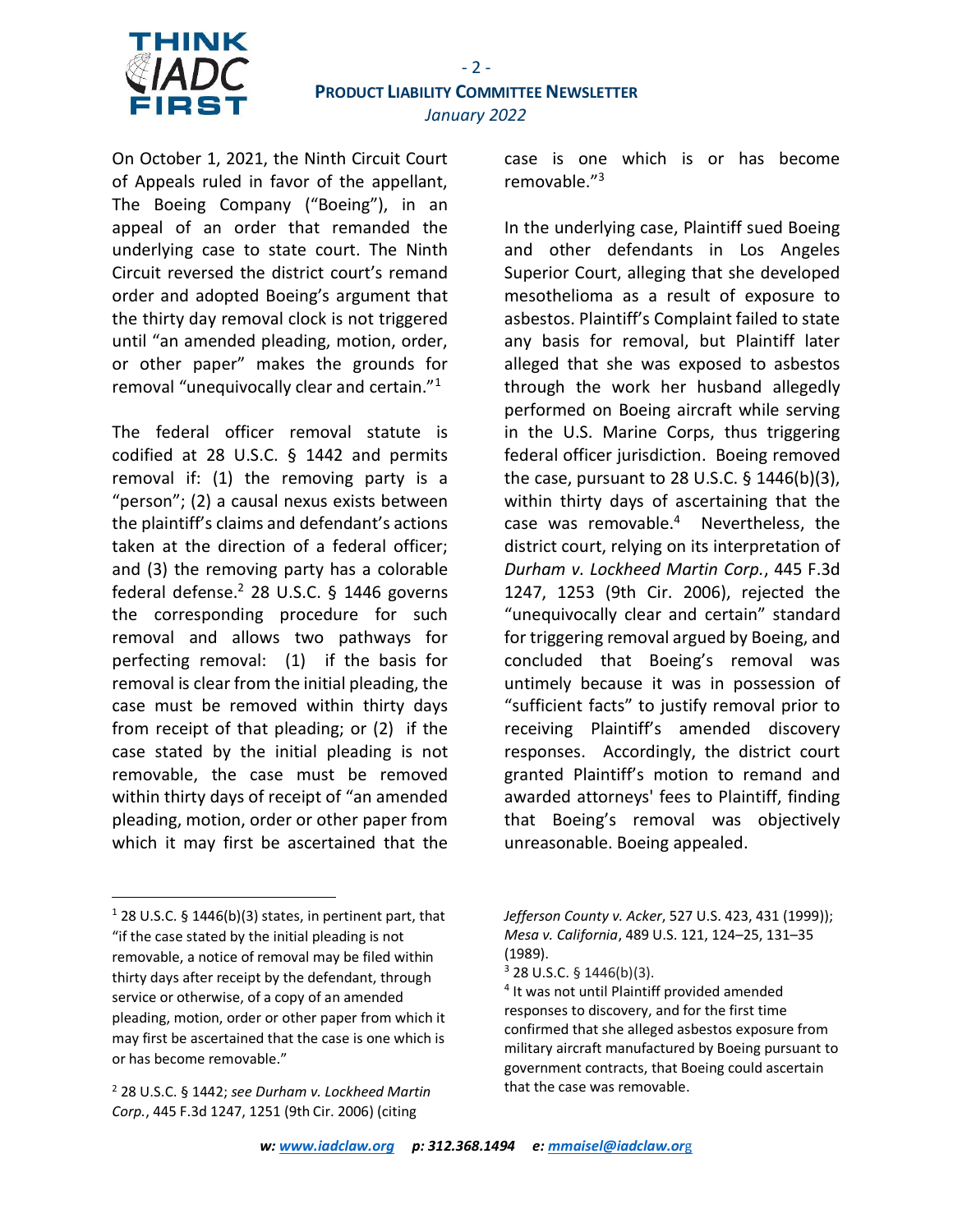

## - 3 - **PRODUCT LIABILITY COMMITTEE NEWSLETTER** *January 2022*

The Ninth Circuit reversed the district court, finding that Boeing removed the case within thirty days of ascertaining that the case was removable. *Dietrich v. The Boeing Company*, et al., No. 19-56409 (Ninth Circuit 2021) at 14. The Court explained that the district court's reliance on *Durham's* statement that the removal clock begins to run when "sufficient facts" are disclosed was misplaced because it "does not tell us *when* the facts disclosed" are sufficient. *Id*. at 13 (emphasis in original). Its reliance equated "facts sufficient to *allow* removal with facts sufficient to *require* removal." *Id*. (emphasis in original). To avoid such confusion in the future, and in furtherance of the "bright line" approach announced in *Harris v Bankers Life & Cas. Co*., 425 .3d 689, 694 (9th Cir. 2005), the Court adopted the "unequivocally clear and certain" standard, thus requiring the basis for removal contained in "an amended pleading, motion, order, or other paper" be unequivocally clear and certain before the removal clock is triggered.<sup>5</sup>

Based on the fact that complaints require only a short and plain statement of the grounds for each claim, a defendant may not have reasonable grounds to remove a case

from state to federal court based on a plaintiff's initial pleading. As a result, 28 U.S.C. § 1446(b)(3) provides a second pathway for removal where a defendant receives "an amended pleading, motion, order or other paper from which it may first be ascertained that the case is . . . removable." The Ninth Circuit's adoption of the "unequivocally clear and certain standard" provides clarity to all litigants moving forward with respect to this second pathway for removal by addressing *when* facts are sufficient to trigger removal, and will "'bring[] certainty and predictability' . . . 'avoid[] gamesmanship in pleading,'" and avoid litigation over whether facts were sufficient or the defendant's investigation was sufficient to trigger removal. Id. at 12, quoting *Harris*, 425 .3d 689 at 697.

<sup>&</sup>lt;sup>5</sup> The Fifth and Tenth Circuits previously adopted the "unequivocally clear and certain" standard. *Bosky v. Kroger Tex., LP*, 288 F.3d 208, 211 (5th Cir. 2002); *Paros Props. LLC v. Colo. Cas. Ins. Co.*, 835 F.3d 1264, 1269 (10th Cir. 2016). The Ninth Circuit found that other circuit courts have also used this same standard, if not by the same name. *Id*. at 11-12; s*ee Romulus v. CVS Pharmacy, Inc.*, 770 F.3d 67, 75 (1st Cir. 2014) (requiring "a clear statement of the damages sought or . . . [a] paper set[ting] forth sufficient facts from which the amount in controversy can easily be ascertained by the defendant by simple calculation" for removal based

on diversity jurisdiction); *Moltner v. Starbucks Coffee Co.*, 624 F.3d 34, 38 (2d Cir. 2010) (per curiam) (requiring "a paper that explicitly specifies the amount of monetary damages sought" for removal based on diversity jurisdiction); *Berera v. Mesa Med. Grp., PLLC*, 779 F.3d 352, 364 (6th Cir. 2015) (requiring "solid and unambiguous information that the case is removable," which "is akin to actual notice"); *Walker v. Trailer Transit, Inc.*, 727 F.3d 819, 825 (7th Cir. 2013) (requiring "specific and unambiguous notice that the case satisfies federal jurisdictional requirements and therefore is removable").